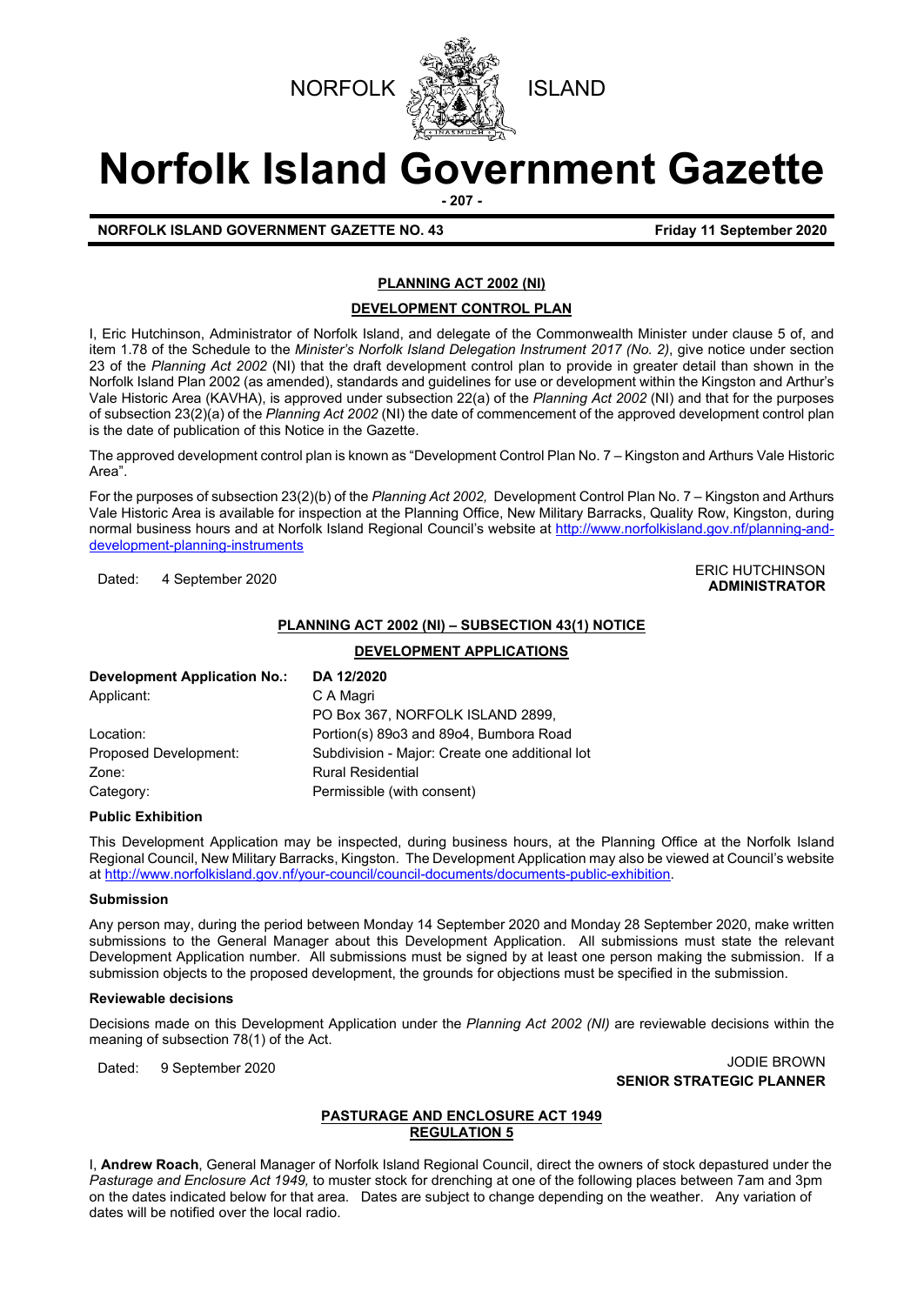#### **NORFOLK ISLAND GOVERNMENT GAZETTE NO. 43 Friday 11 September 2020**

| Stock Found in the Following areas                                                                                                                                                       | <b>Muster Place</b>                 | <b>Muster Dates</b>                                               |
|------------------------------------------------------------------------------------------------------------------------------------------------------------------------------------------|-------------------------------------|-------------------------------------------------------------------|
| Cockpit<br><b>Burnt Pine</b><br>New Cascade Road<br>J.F. Road<br><b>Red Road</b><br>Cascade                                                                                              | Cascade Yards                       | Mondav<br>28 <sup>th</sup> September                              |
| Kingston<br>Store Road<br>Middlegate<br>Rooty Hill Road<br><b>Cutters Corn</b><br><b>Bloody Bridge</b><br><b>Bumboras</b><br>Peters Highway<br>New Farm Road<br>Longridge<br>Rocky Point | Pound Paddock, Kingston             | Monday/Tuesday<br>28 <sup>th</sup> and 29 <sup>th</sup> September |
| Anson Bay Road<br>Duncombe Bay Road<br>Kingfisher Paddock                                                                                                                                | Kingfisher Paddock Yards, Anson Bay | Wednesday<br>30 <sup>th</sup> September                           |
| <b>Ball Bay</b><br><b>Bucks Point</b><br><b>Steels Point</b>                                                                                                                             | Pound Paddock, Kingston             | Thursday<br>1 <sup>st</sup> October                               |
| Mt Pitt Road<br><b>Mission Road</b><br><b>Headstone Road</b><br>Douglas Drive                                                                                                            | <b>Mission Pool Yards</b>           | Friday<br>2 <sup>nd</sup> October                                 |

Cattle owners are required to attend in person, at the appropriate muster place to muster and drench stock. Cattle owners may appoint an agent to attend the muster on their behalf, at the appropriate muster place(s) provided any such appointment is in writing and handed to the Inspector of Brands and Marks prior to muster. Failure to attend muster or failure to submit the written appointment of an agent will result in that cattle owner being ineligible to be granted pasturage rights for the next 12 month period beginning April 2021, in accordance with the approved *Depasturing Cattle Policy.* It should be further noted that an approved right of pasturage must exist in respect of calves over the age of 6 months, which are expected to be depastured on common land.

Dated: 2 September 2020 **ANDREW ROACH** 

## **GENERAL MANAGER**

#### **DISASTER AND EMERGENCY MANAGEMENT ACT 2001 (NI)**

#### **DECLARATION OF STATE OF DISASTER OR EMERGENCY (RECOVERY OPERATIONS)**

#### **COVID-19 DIRECTIONS RECOVERY OPERATIONS (NO.1) 2020**

I, **George Ivor Andrew Plant**, Emergency Management Norfolk Island Controller:

- 1) under section 11(2)(g) of the *Disaster and Emergency Management Act 2001* (NI) am of the opinion that it is necessary to make directions in respect of recovery from the State of Emergency in respect of COVID-19 relating to the movement of persons within the disaster or emergency area as set out in the Schedule; and
- 2) under section 11(2)(h) of the *Disaster and Emergency Management Act 2001* (NI) am of the opinion that it is necessary to make directions in respect of recovery from the State of Emergency in respect of COVID-19 relating to the removal of persons within the disaster or emergency area who obstructs or threatens to obstruct recovery operations as set out in the Schedule; and
- 3) under section 11(2)(i) of the *Disaster and Emergency Management Act 2001* (NI) am of the opinion that it is necessary to make directions in respect of recovery from the State of Emergency in respect of COVID-19 relating to giving directions to persons whose responsibilities require him or her to engage in recovery operations.

#### **SCHEDULE**

#### **Direction 1 (2020) – Adjustment of COVID 19 measures – to commence 23:59 on 30th June 2020**

- 1. These Directions take effect at 23.59 on 10<sup>th</sup> July, 2020 and remain in force while the State of Disaster or Emergency (Recovery Operations) is in force.
- 2. In these Directions:

*Persons* includes people residing on Norfolk Island, visiting Norfolk Island for holiday or work purposes

*COVID-19 hotspot* means a particular area of Australia decided by the Chief Health Officer and published on the Queensland Health website.

*Incident Controller* means the person appointed under the State of Emergency in accordance with the NORDISPLAN.